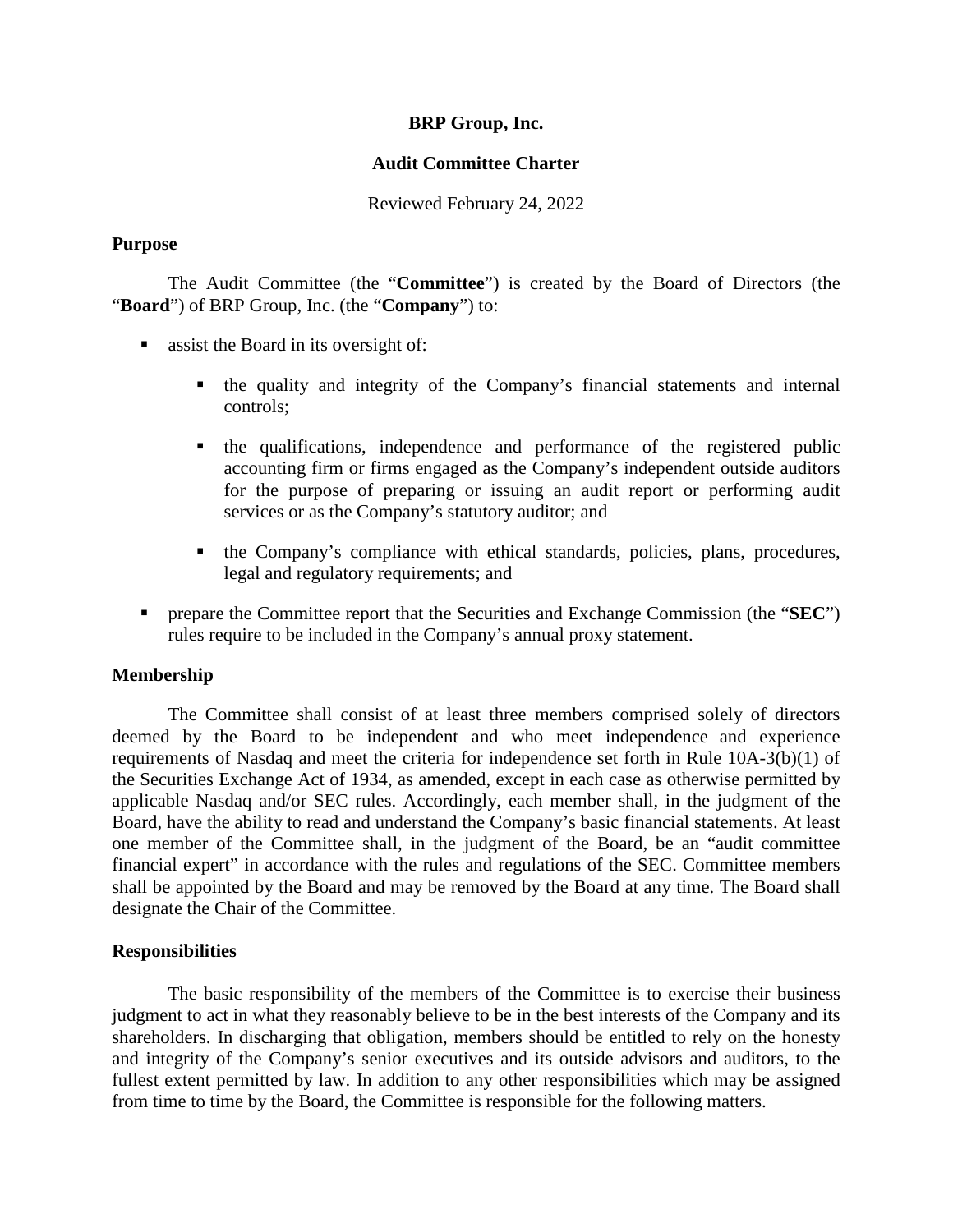## *Independent Auditor*

- The Committee shall be directly responsible for the appointment, compensation, retention, termination and oversight of the work of any accounting firm engaged for the purpose of preparing or issuing an audit report or performing other audit, review or attest services for the Company (subject, if applicable, to shareholder ratification). Each such accounting firm shall report directly to the Committee.
- The Committee shall pre-approve the audit services and non-audit services (including the fees and terms thereof) to be provided by the Company's independent auditor pursuant to the Company's Auditor Pre-Approval Policies and Procedures for Audit and Non-Audit Services or other policies and procedures established by the Committee. The Committee may delegate its authority to pre-approve services to one or more Committee members, provided that such designees present any such approvals to the full Committee at the next Committee meeting.
- The Committee shall discuss with the independent auditor its responsibilities under generally accepted auditing standards, review and approve the planned scope and timing of the independent auditor's annual audit plan(s) and discuss significant findings and results from the audit, including any problems or difficulties encountered, including any restrictions on the scope of the auditor's activities or on access to requested information, and any significant disagreements with management.
- The Committee shall evaluate the independent auditor's qualifications, performance and independence, including that of the lead partner, and shall present its conclusions with respect to the independent auditor to the full Board on at least an annual basis.
- The Committee shall obtain and review a report or reports from the Company's independent auditor describing all relationships between the independent auditor and the Company consistent with applicable requirements of the PCAOB regarding the independent auditor's communications with the Committee concerning independence and including other required auditor communications, actively engage in a dialogue with the auditor about any disclosed relationships or services that may impact the objectivity and independence of the auditor, and take appropriate action to oversee the independence of the independent auditor. In addition, the Committee shall review the independent auditor's peer review.
- The Committee shall establish policies for the Company's hiring of current or former employees of the independent auditor, and ensure the policies comply with any regulations applicable to the Company.

# *Financial Statements; Disclosure and Other Risk Management and Compliance Matters*

 The Committee shall meet to review and discuss the annual audited financial statements, including Management's Discussion and Analysis of Financial Condition and Results of Operations, with management and the independent auditor prior to the filing of the Company's Annual Report on Form 10-K (or the annual report to shareholders if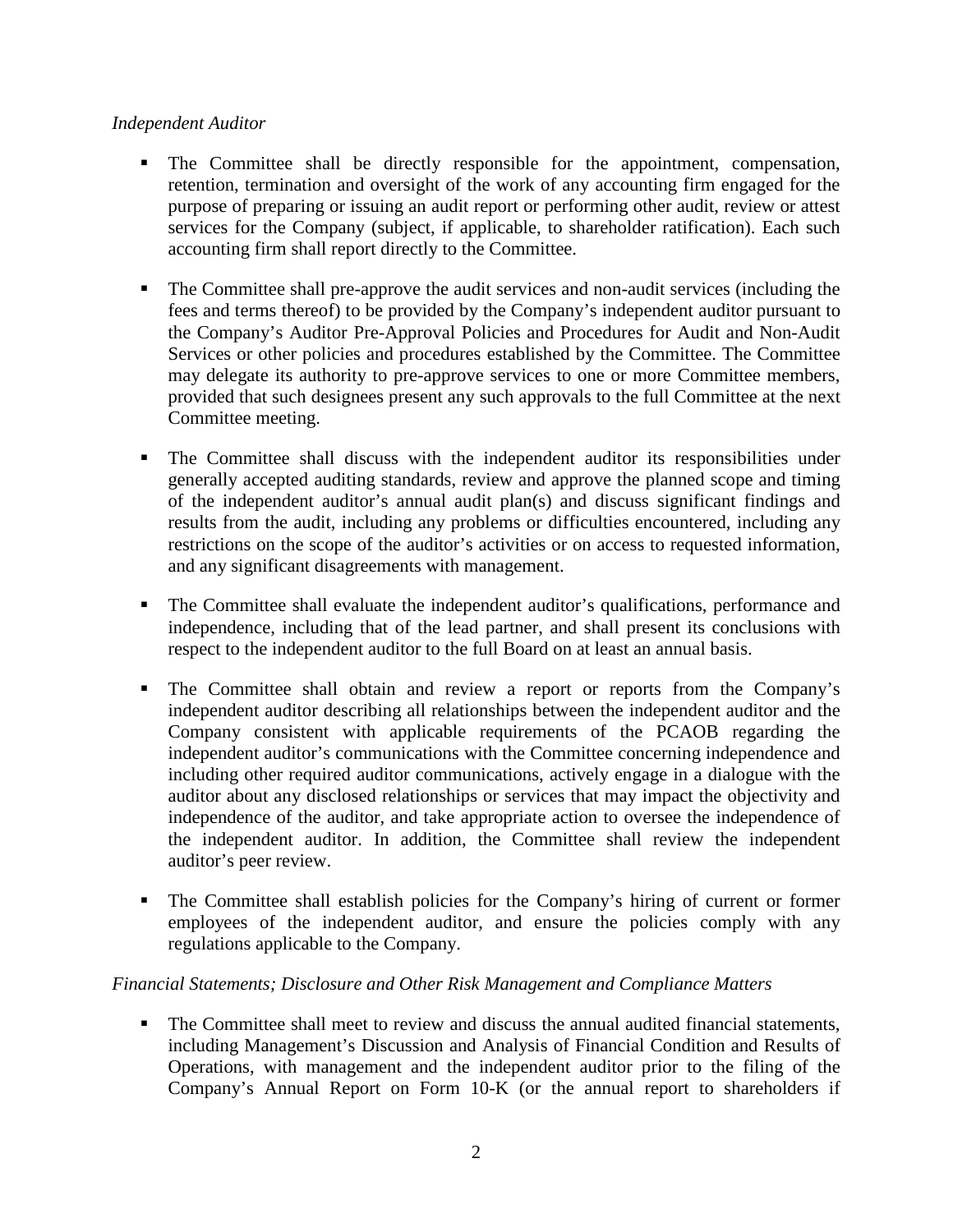distributed prior to the filing of the 10-K) and the unaudited quarterly financial statements on Form 10-Q.

- The Committee shall review with management and the independent auditor, whenever the Committee deems appropriate:
	- any analyses or other written communications prepared by management and/or the independent auditor setting forth significant financial reporting issues and judgments made in connection with the preparation of the financial statements, including analyses of the effects of alternative Generally Accepted Accounting Principles ("GAAP") methods on the financial statements; and
	- $\blacksquare$  the critical accounting policies and practices of the Company.
- The Committee, or the Chair of the Committee, shall review the Company's earnings press release as well as financial information and earnings guidance provided to analysts and rating agencies. The Committee's review in this regarding may be general in nature (e.g., discussion of the types of information to be disclosed and the type of presentation to be made) and need not take place in advance of each earnings release or each instance in which the Company may provide earnings guidance.
- The Committee shall, in conjunction with the Chief Executive Officer and Chief Financial Officer of the Company and the independent auditor, when appropriate in the Committee's discretion or required by law or regulation, review the Company's disclosure controls and procedures and internal control over financial reporting. The review of internal control over financial reporting shall include whether there are any significant deficiencies and material weaknesses in the design or operation of internal control over financial reporting which are reasonably likely to affect the Company's ability to record, process, summarize and report financial information and any fraud involving management or other employees with a significant role in internal control over financial reporting. The Committee shall also review any special audit steps adopted in light of material control deficiencies.
- The Committee shall review and discuss with the independent auditor and management any current accounting trends and developments, and take such action with respect thereto as may be deemed appropriate.
- The Committee shall review and discuss with the independent auditor any audit problems or difficulties and management's response thereto, including those matters required to be discussed with the Committee by the auditor pursuant to established auditing standards, as amended, such as:
	- any restrictions on the scope of the independent auditor's activities or on access to requested information;
	- any accounting adjustments that were noted or proposed by the auditor but were not adopted or reflected;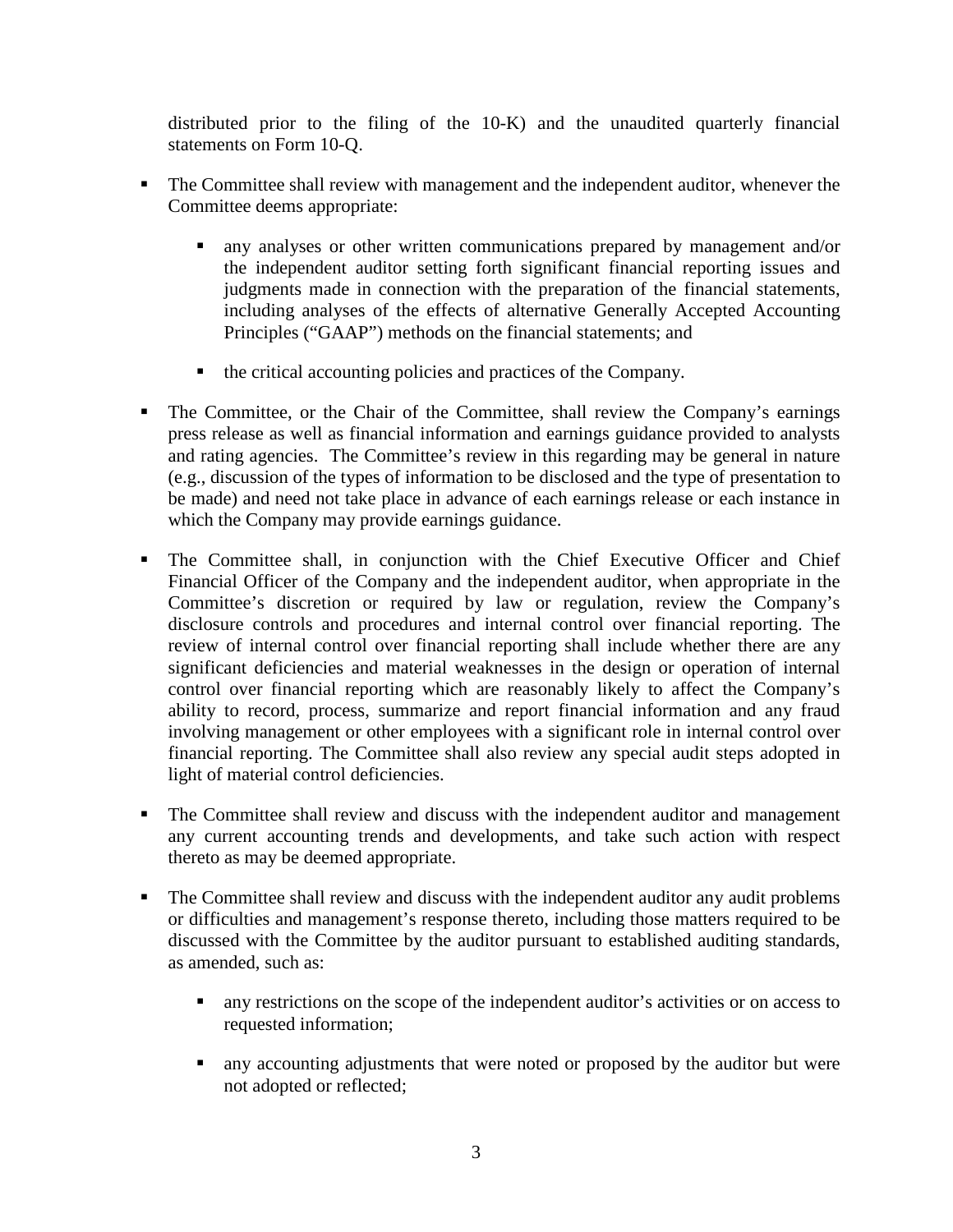- any communications between the audit team and the audit firm's national office regarding auditing or accounting issues presented by the engagement;
- any management or internal control letter issued, or proposed to be issued, by the auditor; and
- any significant disagreements between management and the independent auditor.
- In connection with its oversight responsibilities, the Committee shall be directly responsible for the resolution of disagreements between management and the auditor regarding the Company's financial reporting.
- The Committee shall review the Company's policies and practices with respect to risk assessment and risk management, including discussing with management the Company's major financial risk exposures and the steps that have been taken to monitor and control such exposures.
- The Committee shall establish procedures for:
	- $\blacksquare$  the receipt, retention and treatment of complaints received by the Company regarding accounting, internal accounting controls or auditing matters, and
	- the confidential, anonymous submission by employees of the Company of concerns regarding questionable accounting or auditing matters.
- The Committee shall prepare the Committee report that the SEC rules require to be included in the Company's annual proxy statement.
- The Committee shall review the Company's compliance with laws and regulations, including major legal and regulatory initiatives. The Committee shall also review any major litigation or investigations against the Company that may have a material impact on the Company's financial statements. The Committee shall meet and discuss these matters with management and others as appropriate, including the General Counsel of the Company.

# *Related Person Transactions*

• The Committee shall review, and if appropriate, approve related person transactions in accordance with the Company's Related Person Transaction Policy and also review any other related person transactions which require disclosure pursuant to SEC rules or regulations. The Committee shall also be responsible for the implementation and compliance with, and approving any changes to, the Company's Related Person Transaction policy.

# *Reporting to the Board*

• The Committee shall report to the Board periodically. This report shall include a review of any issues that arise with respect to the quality or integrity of the Company's financial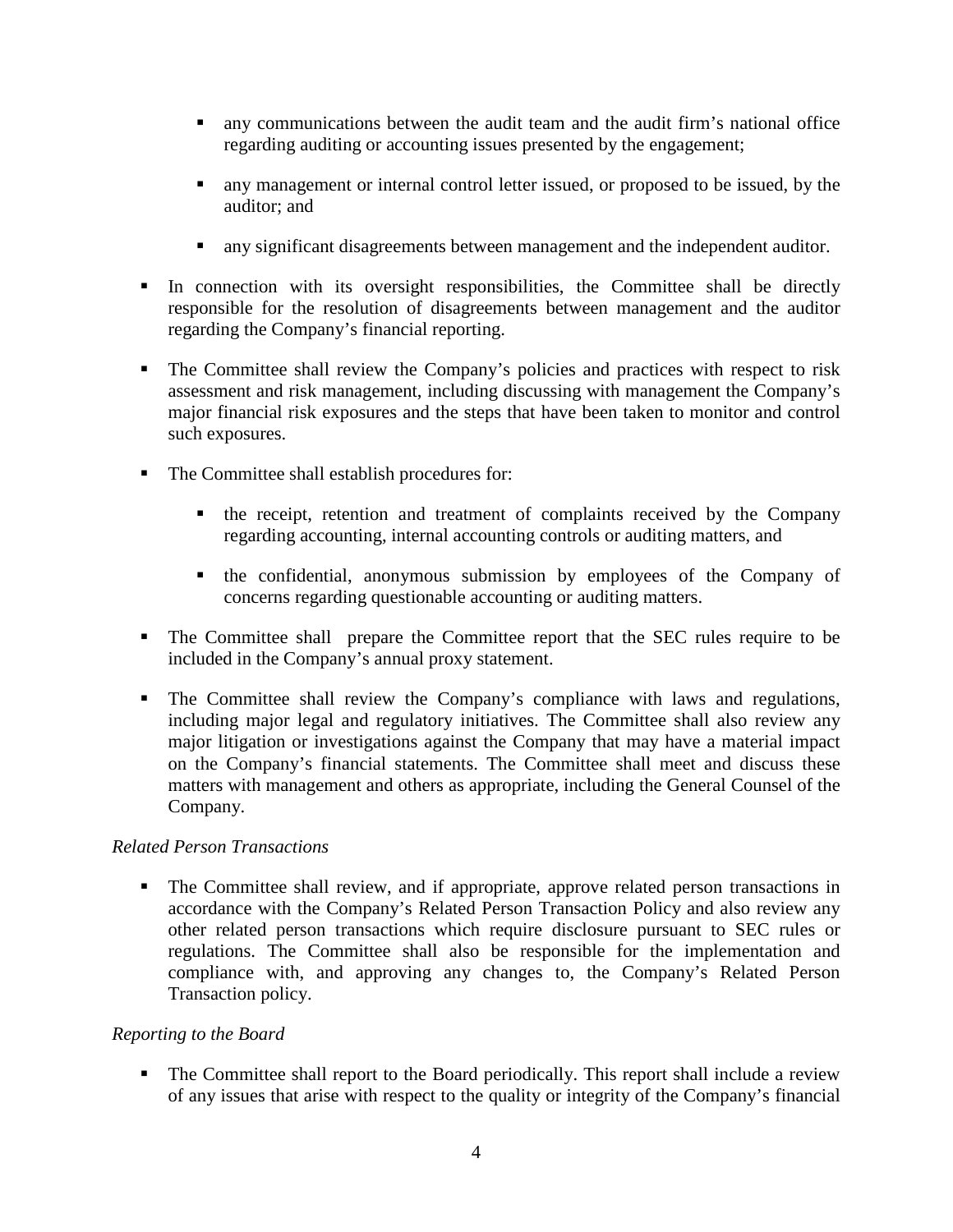statements, the Company's compliance with legal or regulatory requirements, the independence and performance of the Company's independent auditor and any other matters that the Committee deems appropriate or is requested to include by the Board.

- The Committee shall periodically evaluate its own performance and report to the Board on such evaluation.
- The Committee shall review and assess the adequacy of this charter annually and recommend any proposed changes to the Board.

## **Authority and Delegations**

The Committee is authorized (without seeking Board approval) to retain special legal, accounting or other advisers and may request any officer or employee of the Company or the Company's outside counsel or independent auditor to meet with any members of, or advisers to, the Committee.

The Committee shall have available appropriate funding from the Company as determined by the Committee for payment of:

- compensation to any accounting firm engaged for the purpose of preparing or issuing an audit report or performing other audit, review or attest services for the Company;
- **Example 1** compensation to any advisers employed by the Committee; and
- ordinary administrative expenses of the Committee that are necessary or appropriate in carrying out its duties.

The Committee may delegate its authority to subcommittees or the Chair of the Committee when it deems appropriate and in the best interests of the Company.

## **Procedures**

The Committee shall meet as often as it determines is appropriate to carry out its responsibilities under this charter, but not less frequently than quarterly. The Chair of the Committee shall preside at each meeting and, in the absence of the Chair, one of the other members of the Committee shall be designated as the acting chair of the meeting. The Chair of the Committee, in consultation with the other committee members, shall determine the frequency and length of the committee meetings and shall set meeting agendas consistent with this charter.

The Committee may meet periodically in separate executive sessions.